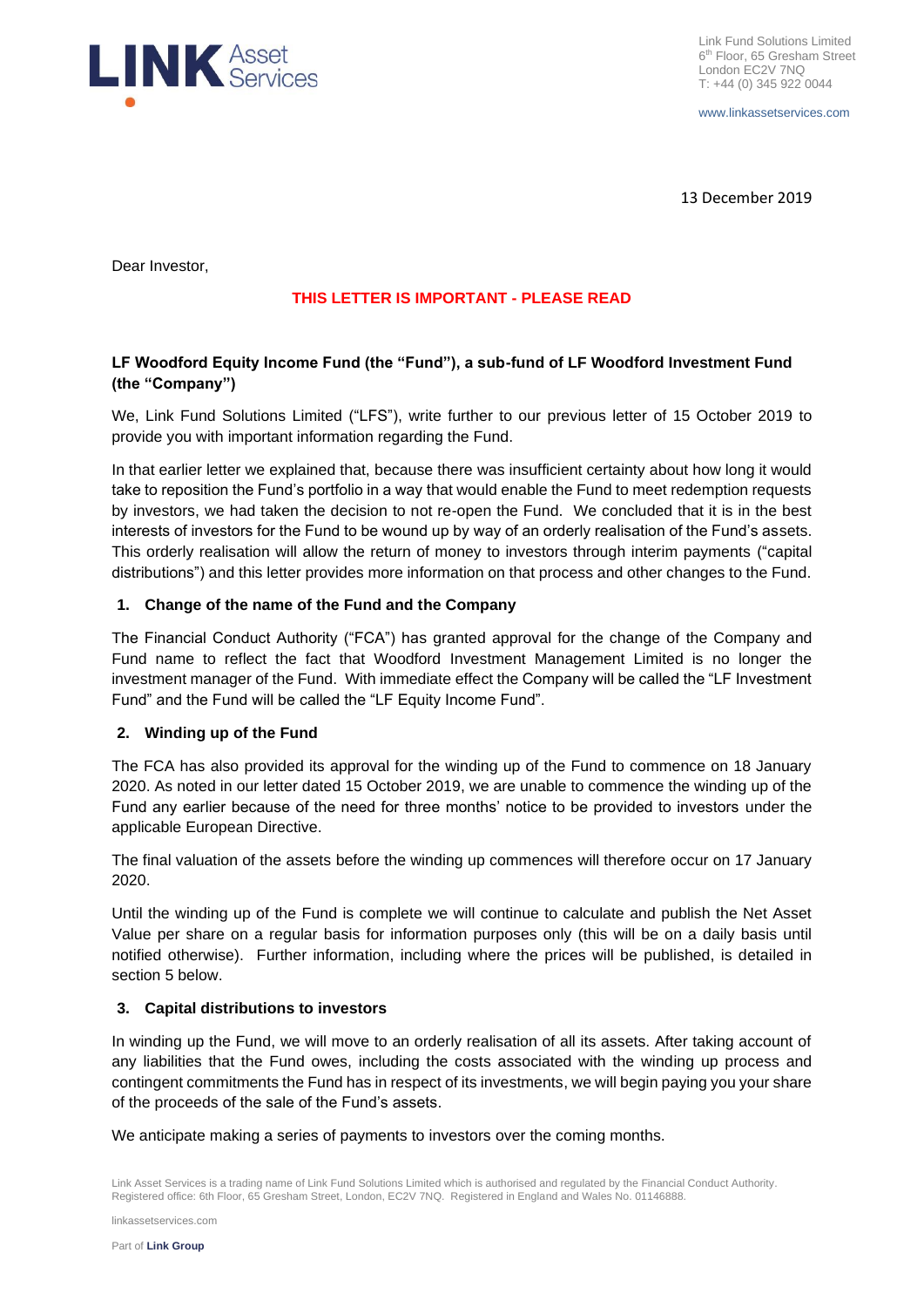

www.linkassetservices.com

The first capital distribution amount shall be calculated, based on the number of shares you hold, on 6 January 2020 and we intend that investors in the Fund will receive their first payment on or around 20 January 2020. Further capital distributions will be made as assets continue to be realised during the winding up of the Fund.

As we explained in our letter of 15 October 2019, we have split the Fund's assets into two parts in preparation for the winding up of the Fund. We appointed BlackRock Advisors (UK) Limited ("BlackRock") as transition manager to prepare a portfolio of listed assets ("Portfolio A") and PJT Partners (UK) Limited ("Park Hill") as a specialist broker to assist us in selling the unlisted and certain highly illiquid listed assets ("Portfolio B").

Since its appointment, BlackRock has realised £1.65 billion, representing 79% of the value of Portfolio A and 56% of the value of the Fund. The cash realised from these sales has been re-invested in FTSE 100 index instruments, money market funds, government securities and commercial paper with short maturity date. This ensures that investors retain exposure to the equity market whilst maximising the liquidity of the underlying portfolio and that the Fund continues to meet its stated investment objective and policy, as disclosed in the Fund's prospectus. Although this value will fluctuate according to market movements this is the amount, together with the proceeds of any further sales of assets in Portfolio A between now and 6 January 2020, that we intend to distribute to investors on or around 20 January 2020. If you hold your investment through a fund platform you may receive your payment a few days later due to the time it may take for your platform to process your payment.

It is important to note that BlackRock has managed to realise the assets in Portfolio A in a way that safeguards value in those assets rather than through a 'fire sale'. BlackRock will continue with this approach for the liquidation of the remaining 21% of Portfolio A which are generally less liquid stocks than those assets sold so far. As a result we anticipate that selling these remaining assets in Portfolio A may take longer than it took to realise the assets sold to date.

We and Park Hill continue to explore opportunities for selling the Portfolio B assets while maximising the return for investors. However, at this stage we are unable to confirm when these assets will be sold.

We will provide further updates on the progress of the sale of the remaining assets and dates for the subsequent capital distribution to investors until the process is complete.

On 13 January 2020 we will write to you to inform you of the amounts you will receive as a result of this first capital distribution, provide details of the costs associated with the transitioning of the portfolio prior to the winding up of the Fund and the expected costs of the winding up of the Fund.

# **4. Year end accounting dates and distributions of income to investors**

The Fund will have its usual year-end accounting reference date of 31 December and an annual report will be published within four months of that date. The income distribution attributable to the year ending 31 December 2019 will be paid in the usual way on 28 February 2020.

In addition a distribution of income covering the period 1 January to 17 January 2020 will be calculated and such amounts (if any) will be paid on 17 March 2020, i.e. two months following the date of the final calculation of the value of the Fund's assets prior to it entering the wind up.

These income distributions will be in addition to the earlier capital distribution explained in section 3 above.

Link Asset Services is a trading name of Link Fund Solutions Limited which is authorised and regulated by the Financial Conduct Authority. Registered office: 6th Floor, 65 Gresham Street, London, EC2V 7NQ. Registered in England and Wales No. 01146888.

linkassetservices.com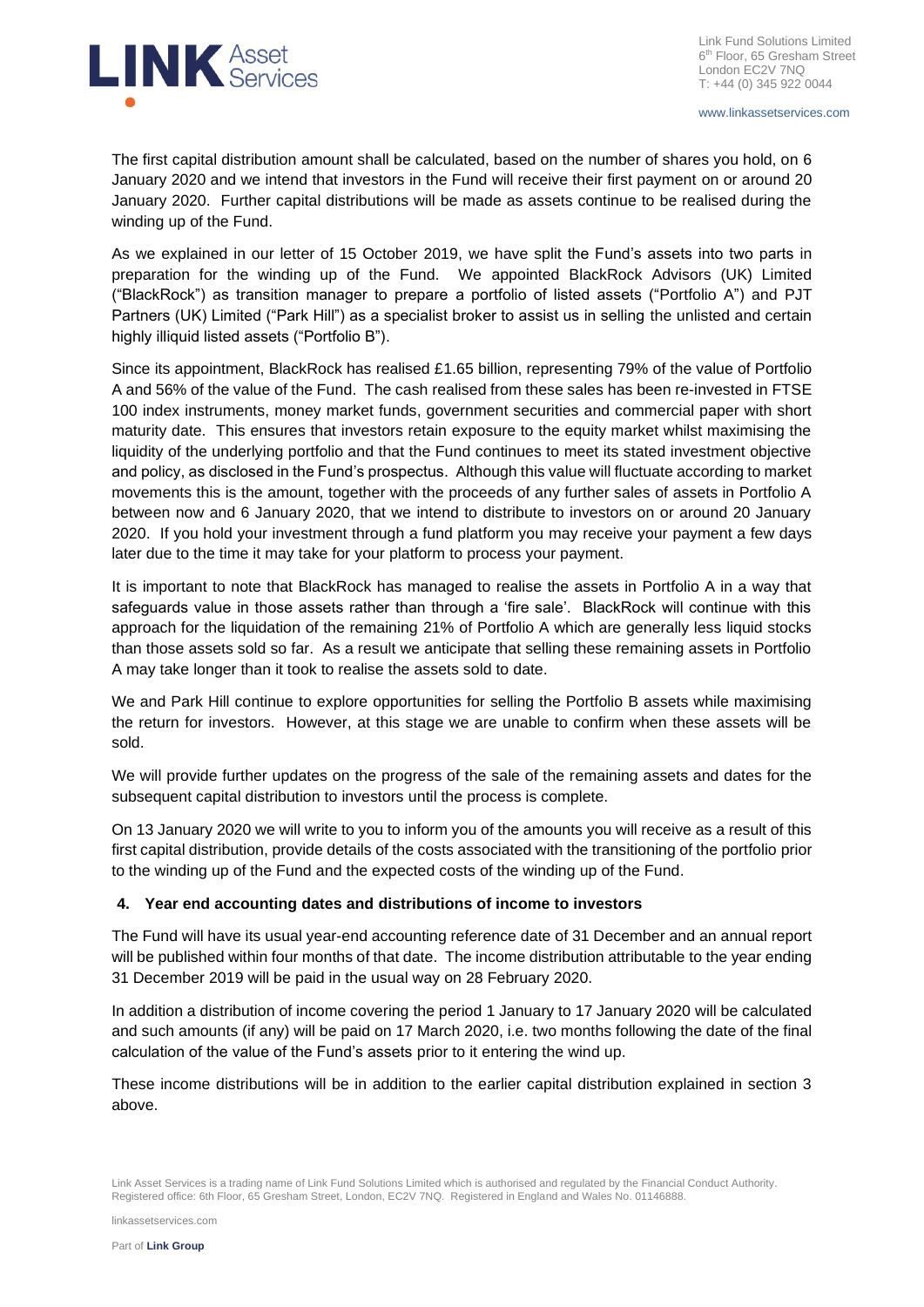

# **5. Performance of the Fund**

The table below shows the performance of the Fund versus the performance of the comparator benchmark, as set out in the Fund's prospectus, for both the period since suspension and the period since the decision was taken to wind up the Fund and BlackRock and Park Hill were appointed, in each case to 10 December 2019.

|                                        | 3 June 2019 (date the | 15 October 2019 (date     |
|----------------------------------------|-----------------------|---------------------------|
|                                        | Fund was suspended)   | of appointment of         |
|                                        |                       | <b>BlackRock and Park</b> |
|                                        | 10 December 2019      | Hill) - 10 December       |
|                                        |                       | 2019                      |
| LF Woodford Equity Income Sterling     | $-18.6%$              | $-3.2\%$                  |
| Accumulation                           |                       |                           |
| Benchmark: FTSE All Share Total Return | 4.1%                  | $1.1\%$                   |
|                                        |                       |                           |

The performance since the 15 October 2019 is largely attributable to the revaluation and disposal, by LFS in our capacity as the authorised corporate director, of certain unquoted assets (-3.7%) in Portfolio B.

As noted in section 2 above, until the winding up of the Fund is complete we will continue to calculate and publish the Net Asset Value per share on a regular basis for information purposes only (this will be on a daily basis until notified otherwise). This information, which allows investors to track the performance of their investment, can be found at equityincome.linkfundsolutions.co.uk.

# **6. Tax consequences**

Please be aware that the receipt of your proceeds from the winding up of the Fund will be deemed to be a part disposal of your shares in the Fund for capital gains tax purposes and may, depending on your personal circumstances, give rise to a capital gains tax liability. If you are in any doubt as to the taxation consequences of this action you should seek professional advice.

# **7. Timeline of significant dates**

We thank you for your continued patience in relation to your investment in the Fund. As noted above the process of returning amounts to you will commence in January 2020 and we have set out a list of all significant activities and their dates below:

| 11 December 2019 | Company and Fund name changes to LF Investment Fund and LF Equity<br>Income Fund respectively          |
|------------------|--------------------------------------------------------------------------------------------------------|
| 31 December 2019 | Fund year end and normal quarterly Income Distribution date (XD date)                                  |
| 6 January 2020   | Calculation of amount per share to be paid in first capital distribution to<br>investors               |
| 13 January 2020  | Notification to investors of amount per share to be paid in first capital<br>distribution to investors |
| 17 January 2020  | Pre-wind up price calculation and calculation of income distribution (see<br>sections 3 and 4 above)   |

Link Asset Services is a trading name of Link Fund Solutions Limited which is authorised and regulated by the Financial Conduct Authority. Registered office: 6th Floor, 65 Gresham Street, London, EC2V 7NQ. Registered in England and Wales No. 01146888.